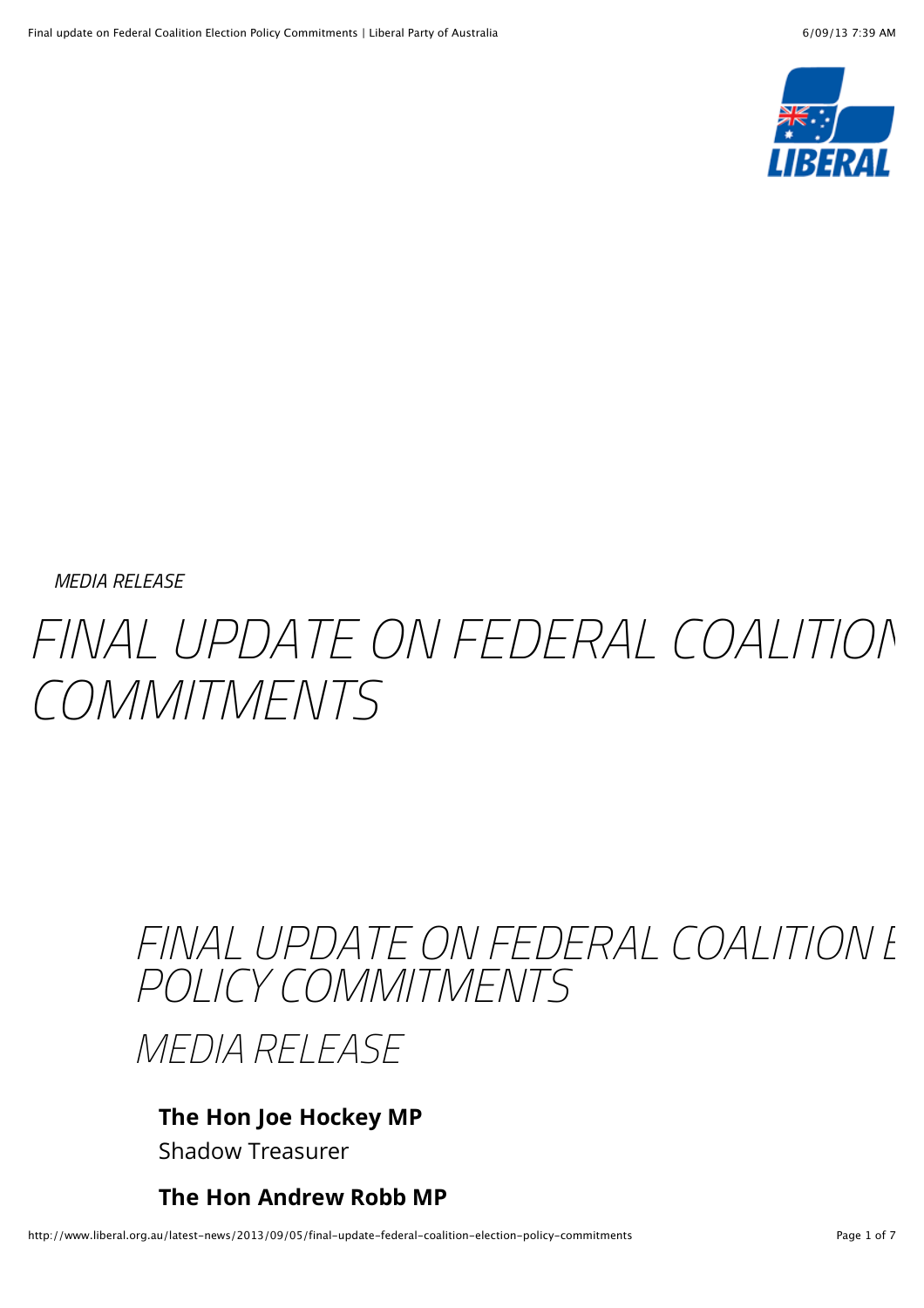# Shadow Minister for Finance, Deregulation and Debt Reduction

*[Click here to read the costings table.](http://lpaweb-static.s3.amazonaws.com/2013%2009%2005%20TABLE.pdf)*

*[Click here to read the letter from the Independent Costings Review Panel.](http://lpaweb-static.s3.amazonaws.com/Letter%20from%20Panel.pdf)*

# **Today we confirm our pledge: A Coalition Government will encourally economic growth and live within its means**.

As a result Australians will have greater job security, reduced cost of living pressures and a Government with less debt and an improved Budget bottom line.

The Coalition will help to achieve this by pursuing a very significant inf while making responsible savings in the Budget by cutting Labor's waster.

The Coalition's infrastructure package forms the final part of the Coalit comprehensive economic plan to boost growth and jobs by cutting tax budget back under control and boosting productivity.

The Coalition has already announced over \$31 billion of savings, primarabolishing most of the spending measures associated with Labor's Car Tax packages, as well as a number of other responsible savings. As pre these make up the great bulk of Coalition savings- as today's figures  $\alpha$ 

The Coalition today announces our last tranche of Budget savings totalling They build on the previously announced savings of over \$31 billion. To modest adjustments for interest saved on reduced debt, these bring to announced by the Coalition to \$42 billion in fiscal terms.

Committed Coalition expenditure including tax cuts, pension increases expenditure on health and education total just over \$33 billion in fiscal

As a result, on an underlying cash basis, the Budget impact of the Coal improve the Budget bottom line by \$6 billion and reduce Government

In addition the Parliamentary Budget Office has advised that the Budget further \$1.1 billion as a result of the abolition of the carbon tax and the in economic growth, based on Treasury modelling of the macro economic growth, based on Treasury modelling of the carbon tax.

Today's announcement also confirms that the Coalition will increase so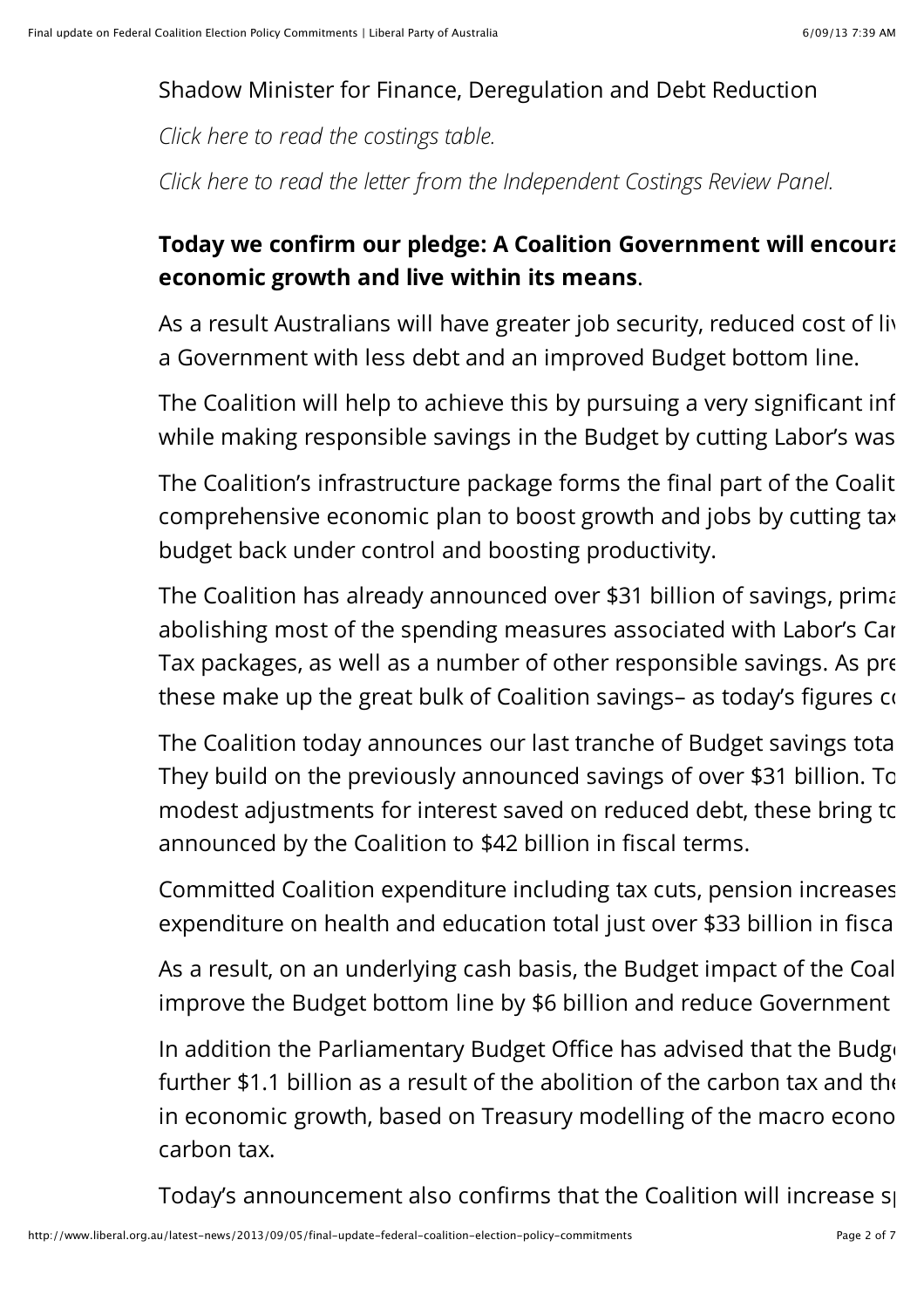hospitals, schools, defence and medical research - a far cry from the d coming from the Prime Minister and the Labor Party that the Coalition and education.

Today's announcement also confirms that the Coalition will increase spending on  $\mathcal{C}$ 

It confirms once and for all that:

- There are no cuts to education, health, defence or medical research;
- There is no change to the GST;
- There is no "\$10 billion fraud" as alleged by Kevin Rudd;
- There is no \$70 billion black hole in the Coalition costings; and
- The Coalition will deliver a better budget bottom line than Labor.

All new spending commitments made by the Coalition have been more by savings.

Ten of the last eleven budgets brought down by the Coalition were all :

Every single one of Labor's last eleven budgets have been deficits.

Only the Coalition will live within its means and get Australia back on the path of strong economic growth.

# **Election Costings Process**

The Coalition's election policy costings are the result of the most rigorous process for the costing of policies and savings ever undertaken by an  $\mathfrak l$ Australia.

This has involved a process of careful internal scrutiny, wide consultat stakeholders, rigorous assessment by the Parliamentary Budget Office review comprising three of the most eminent experts in public finance administration in Australia.

These three eminent Australians have confirmed that they are of the o final policy costings provided by the Coalition in the attached tables are reasonable assumptions and calculations and, as such, represent a fair net financial impact of those policies on the Federal Budget over the p 14to2016-17, both on a cash and fiscal basis.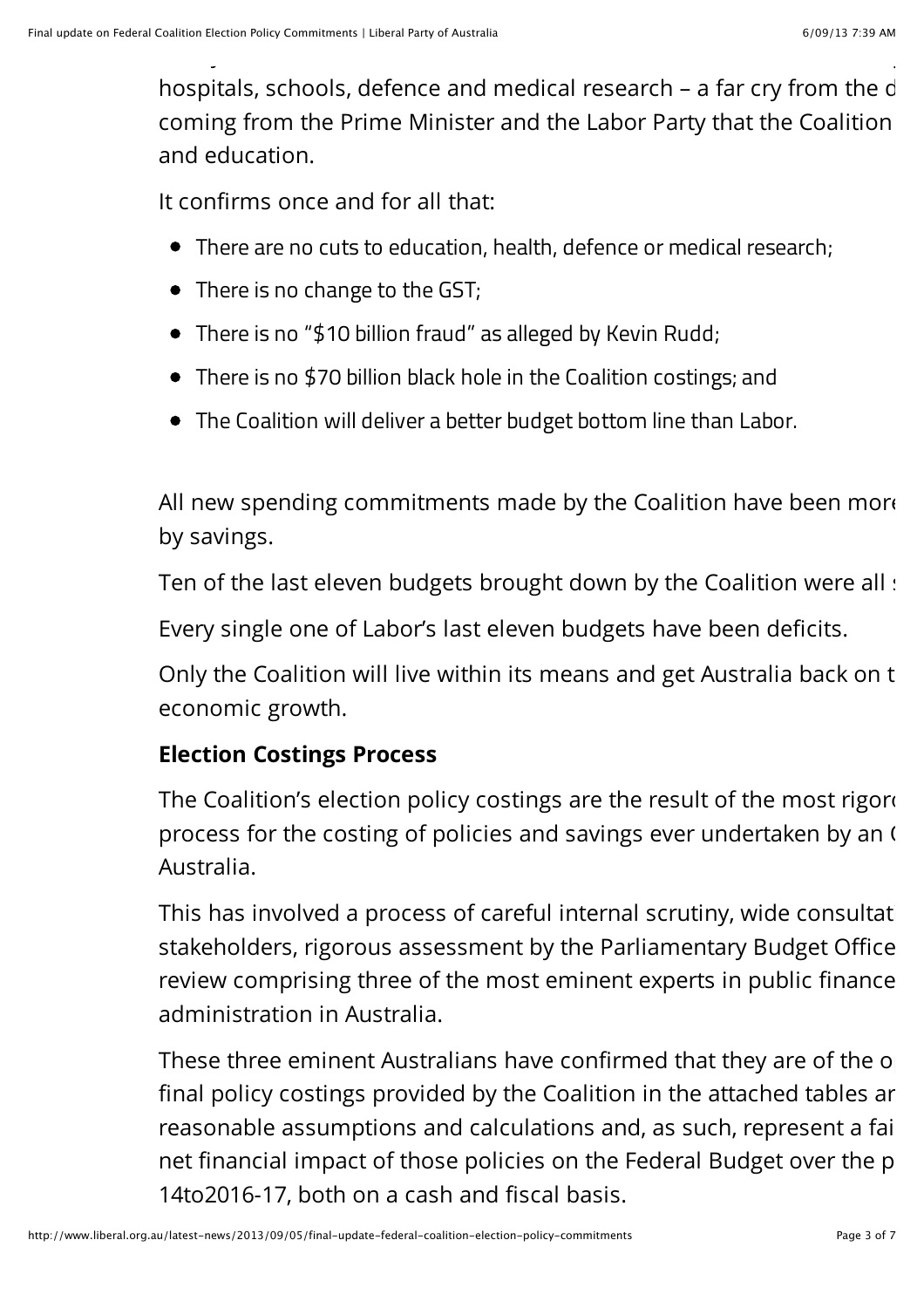Today's release completes the transparent process adopted by the Coal Australians about our policies and savings measures.

The Coalition has released over 700 pages of detailed policy document less than 200 pages from Labor– and released the great bulk of its savi cent) on Wednesday last week, a full 10 days before the end of the can

By contrast, Labor failed to fully release their costings yesterday, with  $\epsilon$ polices yet to be verified by anyone other than themselves.

The Coalition's policies are all fiscally responsible, fully paid for, and in verified.

#### **Infrastructure**

A key part of the Coalition's economic strategy is a major infrastructure involving almost \$5 billion of additional funding over the forward estin key projects. Unlike Labor we have not shifted important projects well never".

The Coalition will build the roads, bridges and freight rail projects desperately across Australia– both in our cities and in our regions.

If elected, the Coalition will start building immediately to kick-start economic growth. create jobs and ensure Australians receive the productivity benefits of sooner rather than later.

The Coalition has committed to over \$20 billion in new or upgraded in projects. An elected Coalition Government would immediately start dis Department of Treasury, State Governments and the private sector so the money can start flowing as soon as practical.

The Coalition's positive infrastructure platform includes:

- \$6.7 billion to fix Queensland's Bruce Highway;
- \$1.5 billion to ensure the Westconnex project gets underway in Sydney;
- \$405 million for the SydneyF3 to M2 link;
- \$1.5 billion to commence construction for the East West Link in Melbourne;
- $\bullet$   $\sharp$ 1 billion to support the Gateway Motorway upgrade in Brishane;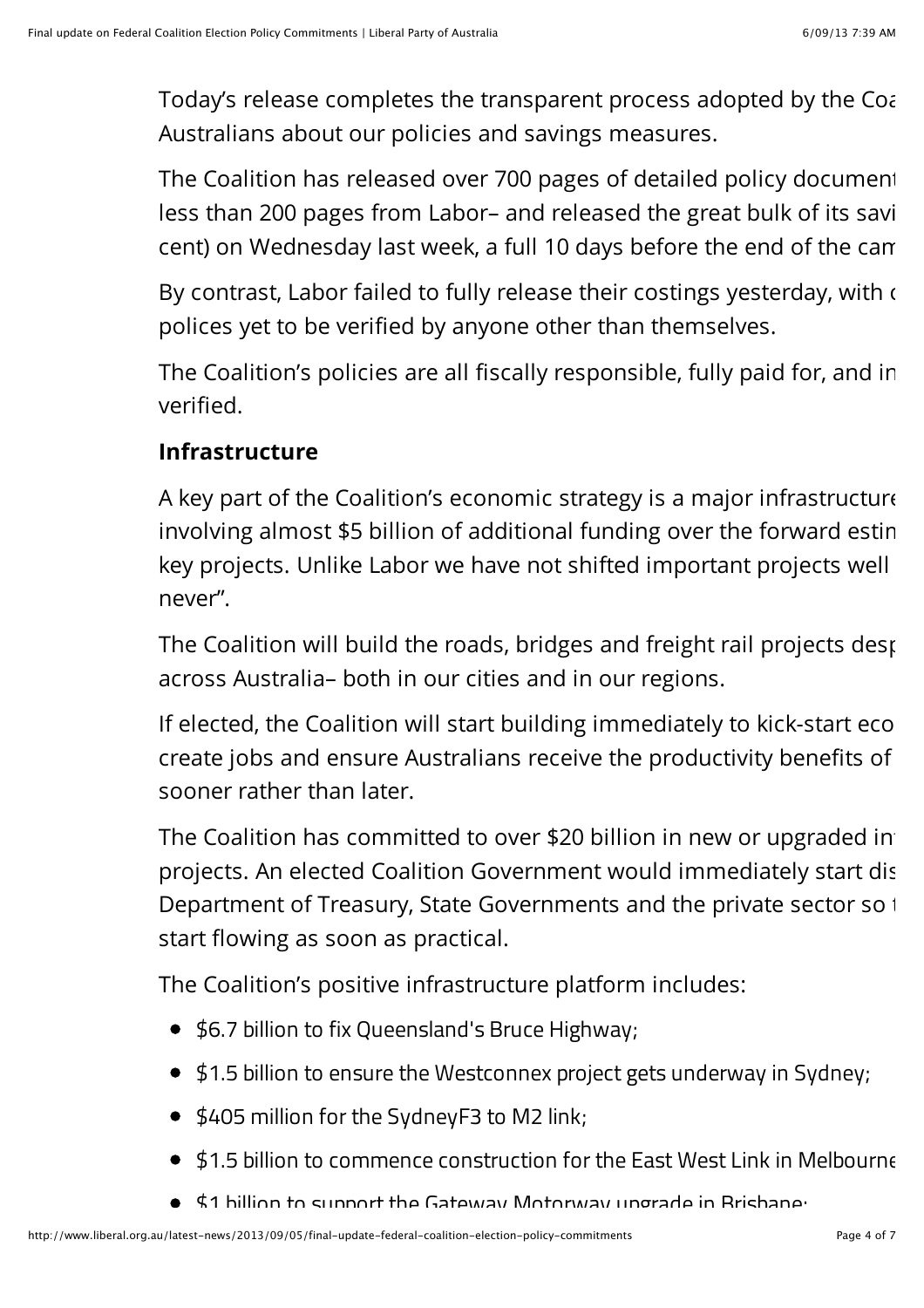- $\sim$   $\mu$  r billion to support the Gateway Motorway upgrade in Brisbane;
- \$615 million to build the Swan Valley Bypass on the Perth to Darwin Highv
- \$686 million to build the Perth Gateway project;
- \$500 million to support the upgrade of Adelaide's North-South Road Corridors
- \$400 million to upgrade the Midland Highway in Tasmania; and
- \$5.6 billion to complete the duplication of the Pacific Highway from Newca Queensland border.

This infrastructure agenda will all be fully funded from a reprioritisatio budget resources and are duction in the growth of the foreign aid Bud

#### **Foreign Aid**

It is unsustainable to continue massive projected growth in foreign aid Australian economy continues at below trend growth.

Australia needs a stronger economy today so that it can be more general

The Coalition will cut the growth in foreign aid. We will index the increas Consumer Price Index.

|         | <b>Coalition Commitment t</b><br>Aid (Sbillion) |
|---------|-------------------------------------------------|
| 2012-13 | 3.9                                             |
| 2013-14 | 4.0                                             |
| 2014-15 | 4.0                                             |
| 2015-16 | 4.1                                             |
| 2016-17 | 4.2                                             |

Reductions in projected aid spending of \$4.5 billion will be allocated to policy priorities, including productive infrastructure such as Melbourne (\$1.5 billion), Sydney's WestConnex (\$1.5 billion) and the Brisbane Gate upgrade (\$1 billion).

The Coalition remains committed to the Millennium Development goal foreign aid to 0.5 per cent of GNI over time, but cannot commit to a date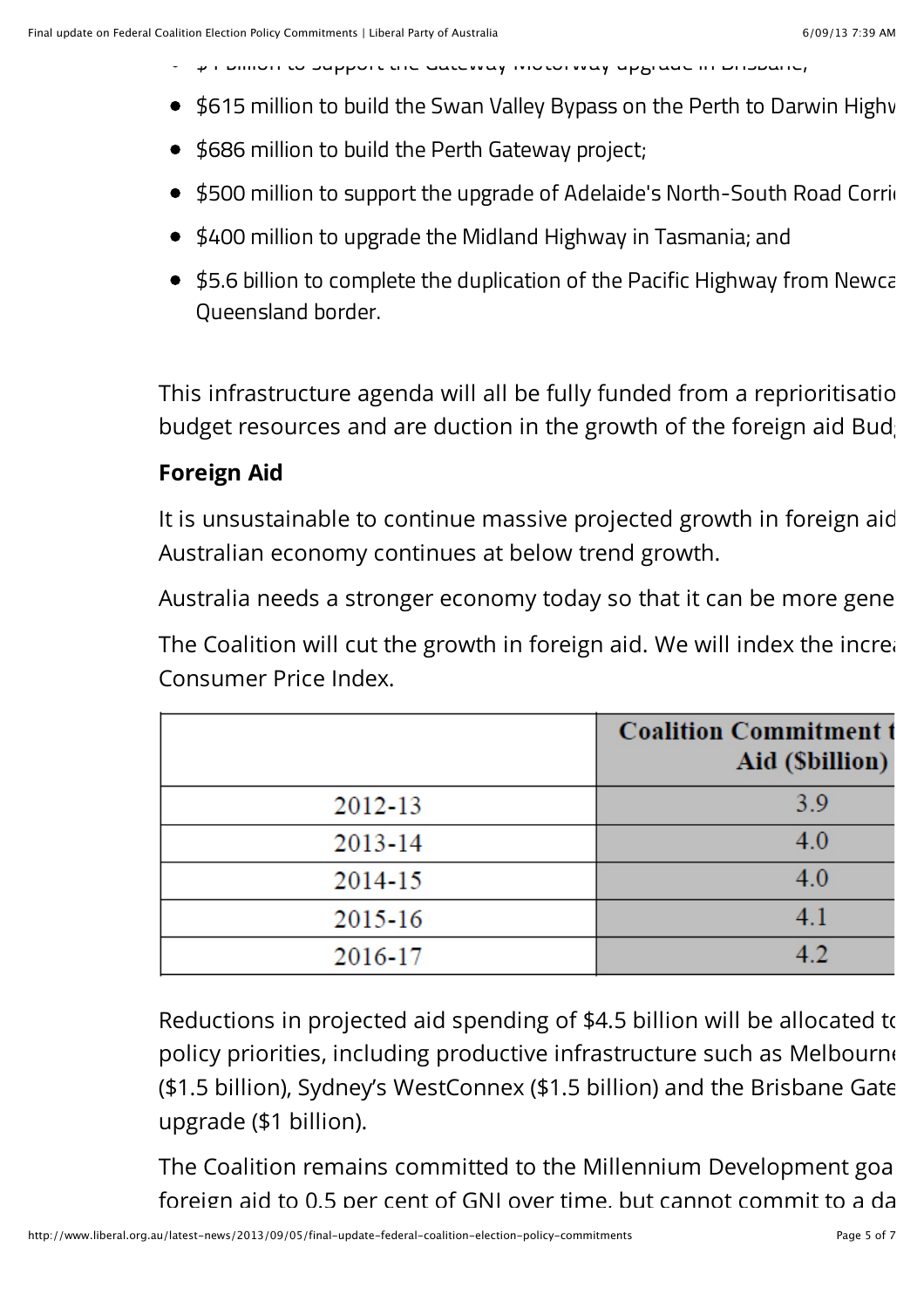current state of the federal budget after six years of Labor debt and de

As well, the Coalition will re-prioritise foreign aid allocations towards  $N$ Organisations that deliver on-the-ground support for those most in ne

#### **Additional new savings**

The Coalition has additional modest new savings including a rephasing Darling Water Buyback Scheme (\$650 million) to spread four years' wo over six years, and a further 0.25 per cent efficiency dividend on the pu million) through prudent limitations on Government advertising and  $\alpha$ well as on Government travel.

#### **An ambitious tax reduction agenda**

foreign aid to 0.5 per cent of GNI over time, but cannot commit to a date given the

The Coalition has already announced an ambitious tax reduction strate growth and encourage job creation.

The Coalition will abolish Labor's carbon tax  $-$  but we will keep the curiand fortnightly pension and benefit rates so that Australians will get ta increases without the impost of the carbon tax.

We will also cut company tax to 28.5 per cent, get rid of the mining tax \$1.8 billion Fringe Benefits Tax hit on Australian car manufacturers, charathousands of working Australians.

#### **Spending where it is needed**

The Coalition will engage in measured and responsible spending initiatives to ease contof-living pressures, boost jobs growth, increase productivity and restor sovereignty.

We will provide more money for health, more money for education,  $m<sub>1</sub>$ agriculture, more money for disadvantaged regions, fairer indexation of superannuation, policies to increase workforce participation, and more

### **Summary**

The Coalition's prudent economic plans will leave the Budget better of stronger economic growth in the near term.

We have been careful and methodical in our assessment of our saving